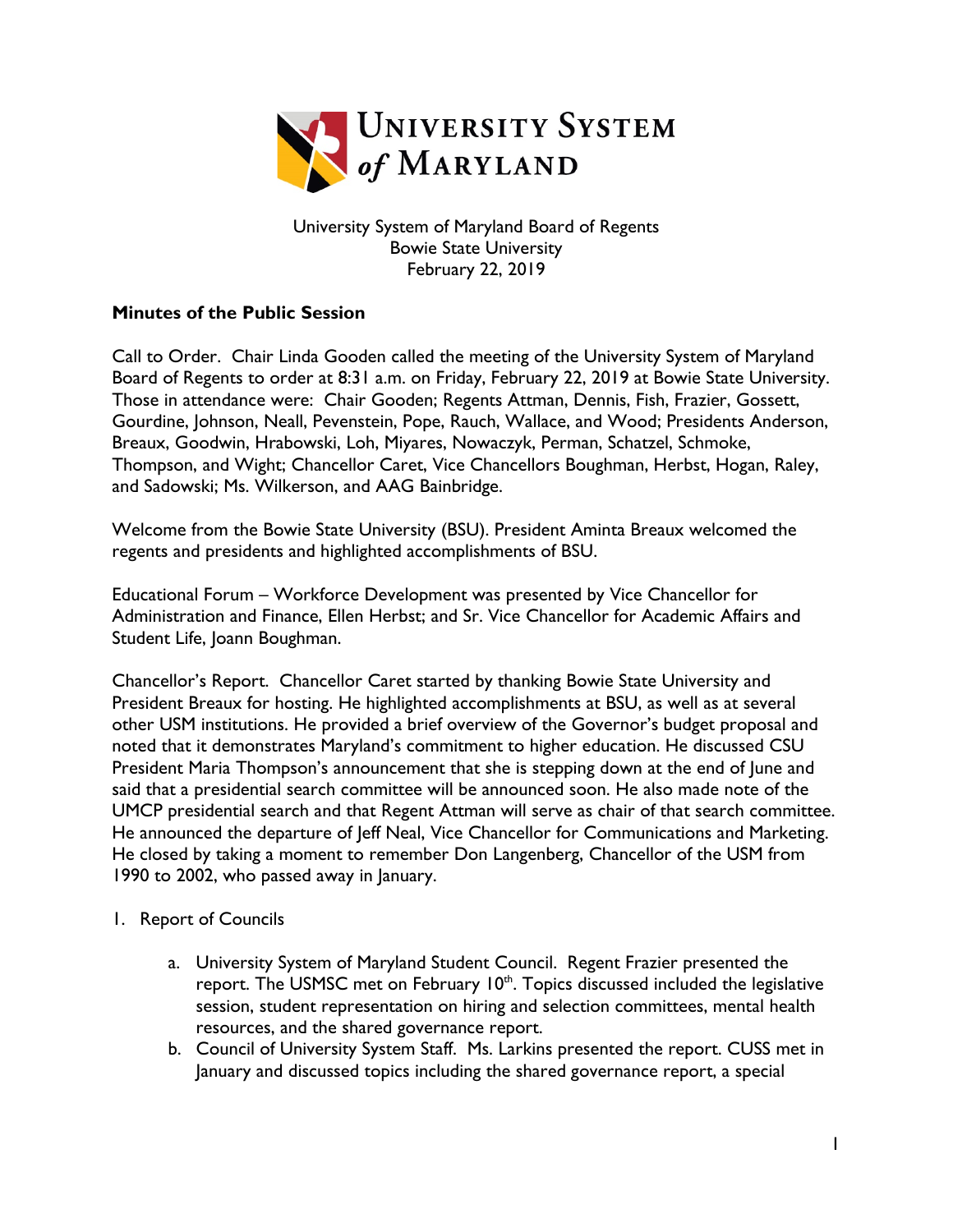election for Vice Chair, Board of Regents Staff Awards, scheduling appointments with legislators, and reviewing the bylaws.

- c. Council of University System Faculty (CUSF). Dr. Westerman presented the report. CUSF has held two Executive Committee meetings and two Council meetings since the last BOR meeting. At those meetings, topics discussed included shared governance, the Coalition case, preparing faculty for the future of higher education, open educational resources, academic integrity, faculty evaluation, and legislative outreach.
- d. Council of University System Presidents. Dr. Perman presented the report. CUSP met on January  $7<sup>th</sup>$  and February  $4<sup>th</sup>$ . Topics discussed at the January meeting included an overview of the legislative session, an update on UMUC's name change, revisions to the real property policy, and a discussion of how anonymous complaints are handled. Topics for the February meeting included the final Health Professions Workforce report, reporting on implementation of the Walters Report, budget updates, using the summer session more efficiently, and the Governor's Opportunity Zone Task Force and the MD Tech Infrastructure Fund.
- 2. Consent Agenda. The Consent Agenda was presented to the regents by Chair Gooden. She asked if there were any items on the agenda that should be removed for further discussion. There were no requests to remove any items; therefore, Chair Gooden moved, and Regent Pope seconded the motion to accept the consent agenda; it was unanimously approved. The items included were:
	- a. Committee of the Whole
		- i. Approval of meeting minutes from December 14, 2018 Public and Closed Sessions (action)
		- ii. Approval of meeting minutes from January 8, 2019 Special Board Meeting for Public and Closed Sessions (action)
		- iii. Approval of meeting minutes from January 30, 2019 Special Board Meeting for Public and Closed Sessions (action)
	- b. Committee on Education Policy & Student Life
		- i. Approval of meeting minutes from January 15, 2019 Public and Closed Sessions (action)
		- ii. New Academic Program Proposals (action)
			- 1. University of Maryland, Baltimore County: Bachelor of Science in Middle Grades STEM
			- 2. Frostburg State University: Combined Bachelor of Science in Exercise and Sport Science/Master of Science in Athletic Training
			- 3. Frostburg State University: Master of Science in Athletic Training
			- 4. Towson University: Master of Education in Gifted and Creative **Education**
			- 5. University of Maryland, Baltimore: PhD in Health Professions **Education**
			- 6. University of Maryland, College Park: Bachelor of Arts in Philosophy, Politics and Economics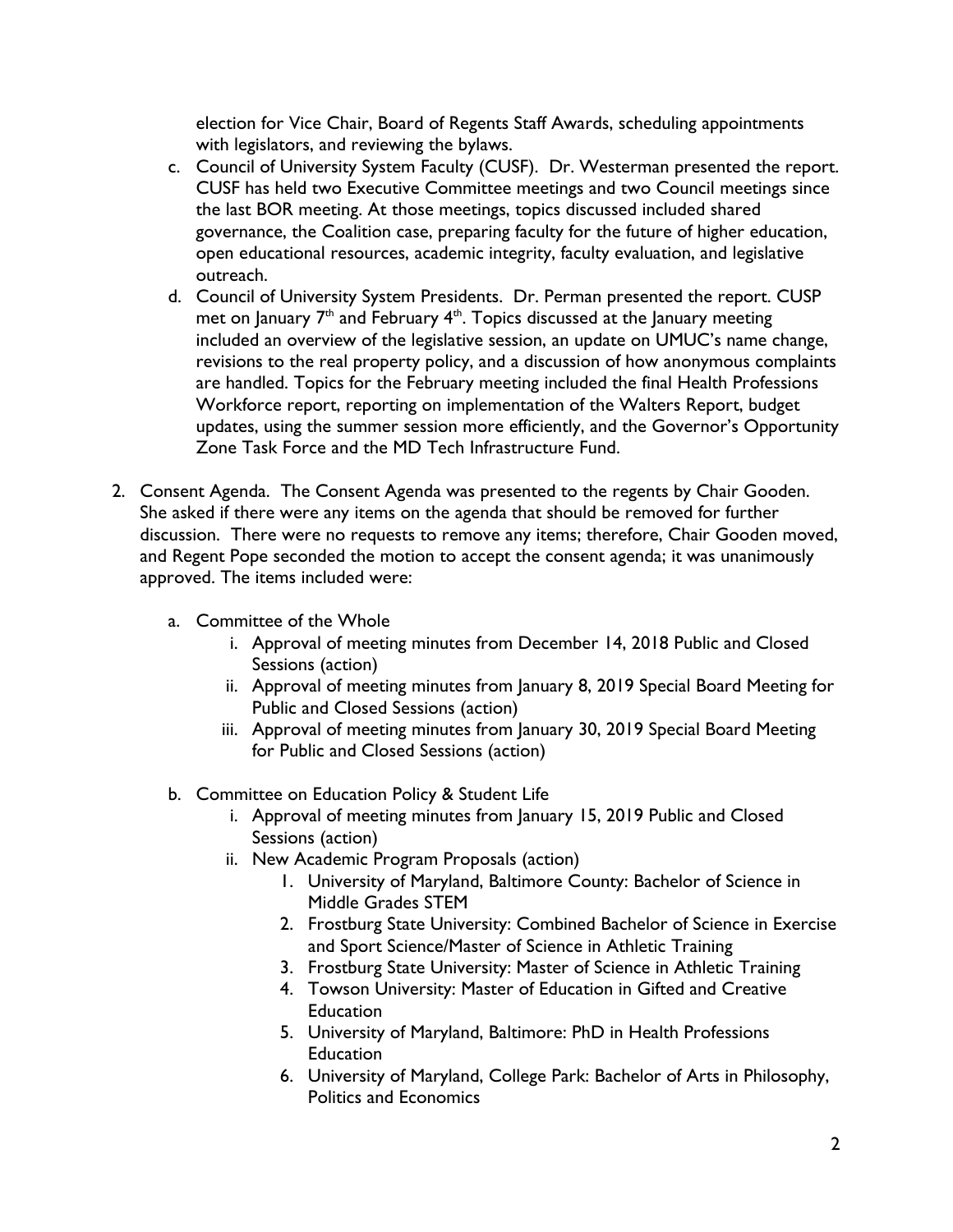- 7. University of Maryland, College Park: Bachelor of Science in Embedded Systems and Internet of Things
- 8. University of Maryland, College Park: Bachelor of Science in Human **Development**
- 9. University of Maryland, College Park: Bachelor of Science in **Neuroscience**
- iii. Update: Academic Integrity (information)
- iv. Results of New Program 5-Year Enrollment Review (information)
- v. Results of Periodic Reviews of Academic Programs (information)
- vi. Update: Kirwan Commission on Innovation and Excellence in Education (information)
- vii. Report on Extramural Funding FY 2018 (information)
- viii. Report: Intercollegiate Athletics FY 2018 Academic Summary Report (information)
- c. Committee on Finance
	- i. Approval of meeting minutes from January 31, 2019 Public and Closed Sessions (action)
	- ii. Revisions to USM Real Property Policies and Procedures (action)
	- iii. Review of USM Affiliated Entities: Affiliated Foundations, Business Entities, and High Impact Economic Development Activities (information)
	- iv. University System of Maryland: Report on FY 2018 Procurement Contracts (information)
- d. Committee on Economic Development and Technology Commercialization
	- i. Approval of meeting minutes from December 7, 2018 and January 31, 2019 Public Session (action)
- e. Committee on Advancement
	- i. Approval of meeting minutes from February 13, 2019 Public Session (action)
	- ii. Year-to-date Fundraising Report FY 2019 December (information)
- f. Committee on Organization and Compensation
	- i. Review of Policy on Government Relations IX–1.0 (action)
	- ii. Presidential Search Guidelines (action)
- 3. Review of Items Removed from Consent Agenda
- 4. Committee Reports
	- a. Committee on Finance
		- i. University System of Maryland: Summary of Intercollegiate Athletics Workgroup Review of Program Finances. Regent Pevenstein provided the summary.
		- ii. Audited Financial Statements and Credit Rating Agencies Update. Regent Pevenstein provided the update.